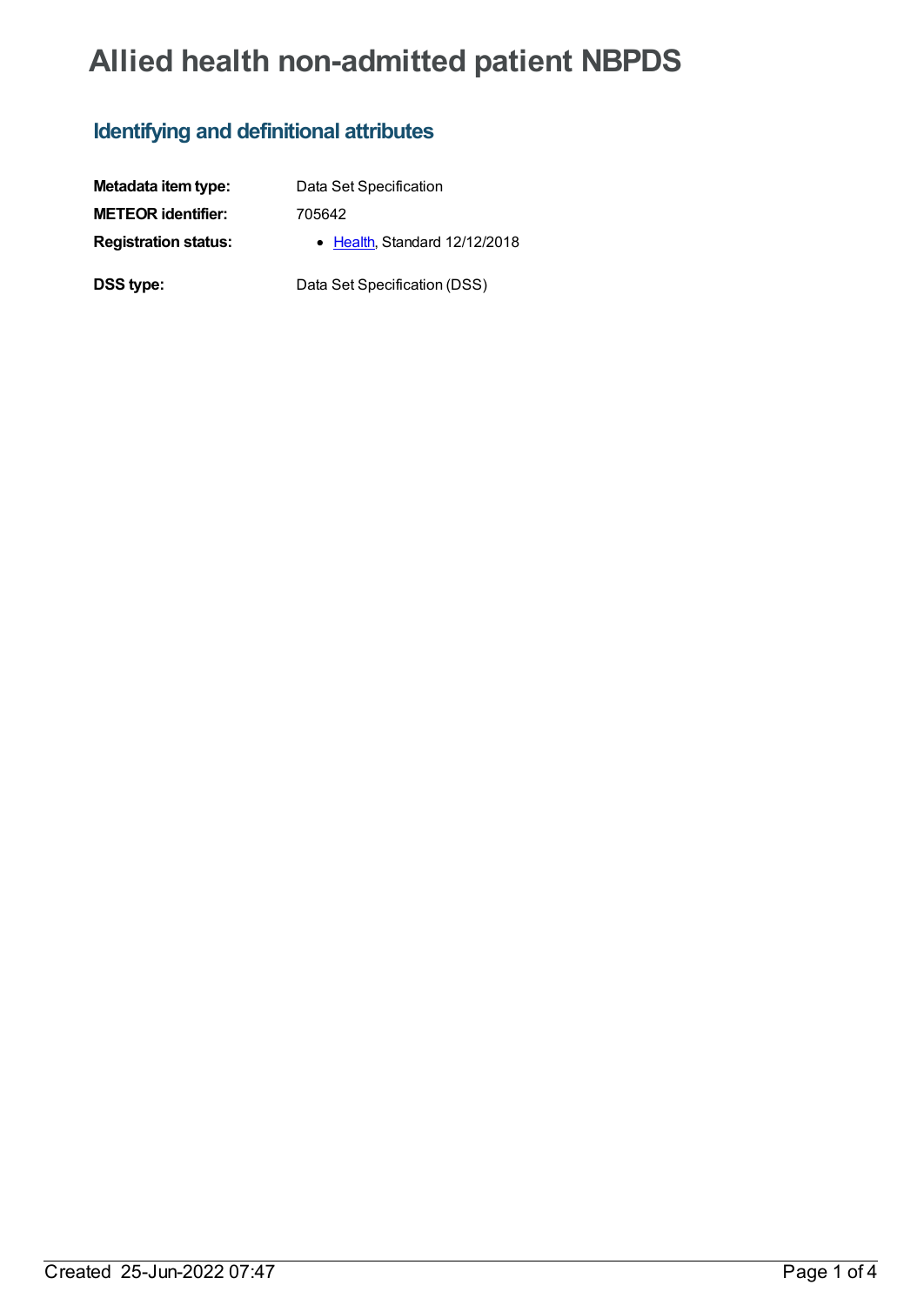**Scope:** The scope of the Allied health non-admitted patient National best practice data set (AHNAP NBPDS) is to collect information on the provision of allied health service events to non-admitted patients in the public sector.

> The AHNAP NBPDS uses many of the data elements from the Non-admitted patient National best endeavours data set (NAP NBEDS) but is considered a standalone NBPDS as it relates specifically to allied health services.

The scope includes the provision of allied health service events to non- admitted patients provided by:

- public hospitals
- **Local Hospital [Networks](https://meteor.aihw.gov.au/content/491016)**
- other public hospital services that are managed by a state or territory health authority and are included in the General list of in-scope public hospital services, which have been developed under the National Health Reform Agreement (2011).

This also includes all in-scope services contracted by a public hospital, Local Hospital Network or jurisdiction regardless of the physical location of the contracting public hospital, Local Hospital Network or jurisdiction, or the location where the services are delivered.

The AHNAP NBPDS is intended to capture instances of allied health service provision from the point of view of the patient.

The scope of the AHNAP NBPDS includes all arrangements made to deliver nonadmitted patient service events (not covered by the national minimum data sets listed below) to non-admitted patients:

- irrespective of location (includes on-campus and off-campus)
- whose treatment has been funded through the jurisdictional health authority, Local Hospital Network or hospital, regardless of the source from which the entity derives these funds. In particular, Department of Veterans' Affairs, compensable and other patients funded through the hospital (including Medicare ineligible patients) are included
- regardless of setting or mode.

Excluded from the scope of the NBPDS are all services covered by:

- the Allied health admitted patient care NBPDS i.e. all non-admitted allied health service events provided to admitted patients
- the Allied health non-admitted patient emergency department care NBPDS i.e. all non-admitted allied health services provided to emergency department patients
- the Community mental health care NMDS
- service events which deliver non-clinical care, e.g. activities such as home cleaning, meals on wheels or home maintenance.

For the purpose of this NBPDS, a non-admitted service is a specialty unit or organisational arrangement under which a jurisdictional health authority, Local Hospital Network or public hospital provides non-admitted services.

Local Hospital Networks are defined as those entities recognised as such by the relevant state or territory health authority.

### **Collection and usage attributes**

| <b>Statistical unit:</b> | Non-admitted patient service event as a proxy for an Allied health service event                                                                                                                                                                                                                                                                                         |
|--------------------------|--------------------------------------------------------------------------------------------------------------------------------------------------------------------------------------------------------------------------------------------------------------------------------------------------------------------------------------------------------------------------|
| Guide for use:           | The AHAPC NBPDS guides the standardisation of allied health data.                                                                                                                                                                                                                                                                                                        |
|                          | In the absence of a national definition of an episode of care for a non-admitted<br>patient, this allied health data set specification is using the non-admitted patient<br>service event statistical unit, where those non-admitted patient service events which<br>are allied health services are in scope and have additional data elements to define<br>health care. |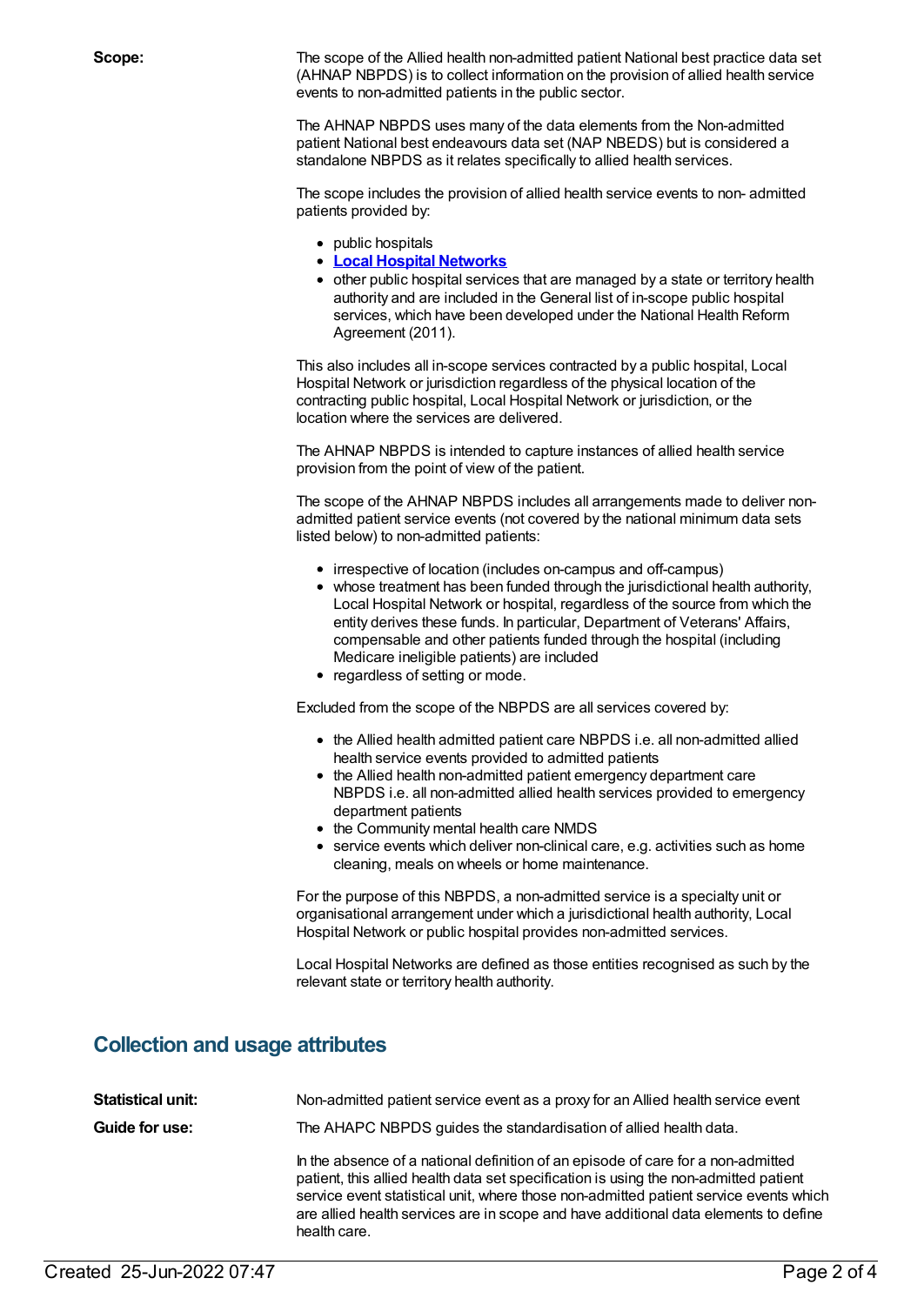| <b>Collection methods:</b>      | Data can be collected by each jurisdiction though patient administration and other<br>allied health clinical and activity reporting systems where applicable.                                                           |  |
|---------------------------------|-------------------------------------------------------------------------------------------------------------------------------------------------------------------------------------------------------------------------|--|
|                                 | Jurisdictions are responsible for the collation of data at regular intervals to inform<br>service provision.                                                                                                            |  |
|                                 | It is anticipated that the AHNAP NBPDS guides the standardisation of allied health<br>data with the future intention of developing a national minimum data set or inclusion<br>within other national minimum data sets. |  |
| Comments:                       | The following glossary items are used within this data set:                                                                                                                                                             |  |
|                                 | <b>Allied health</b>                                                                                                                                                                                                    |  |
|                                 | <b>Allied health service event</b>                                                                                                                                                                                      |  |
|                                 | <b>Allied health service provider</b>                                                                                                                                                                                   |  |
| Source and reference attributes |                                                                                                                                                                                                                         |  |
| <b>Submitting organisation:</b> | Allied Health Professions Australia                                                                                                                                                                                     |  |
| <b>Relational attributes</b>    |                                                                                                                                                                                                                         |  |
|                                 |                                                                                                                                                                                                                         |  |

| Related metadata<br>references: | See also Allied health admitted patient care NBPDS                                                       |
|---------------------------------|----------------------------------------------------------------------------------------------------------|
|                                 | • Health, Standard 12/12/2018                                                                            |
|                                 | See also Allied health non-admitted patient emergency department NBPDS                                   |
|                                 | • Health, Standard 12/12/2018                                                                            |
|                                 | See also Allied health non-individual patient attributable and clinical support activity<br><b>NBPDS</b> |
|                                 | • Health, Standard 12/12/2018                                                                            |
|                                 | See also Non-admitted patient NBEDS 2018-19                                                              |
|                                 | • Health, Superseded 12/12/2018                                                                          |

## **Metadata items in this Data Set Specification**